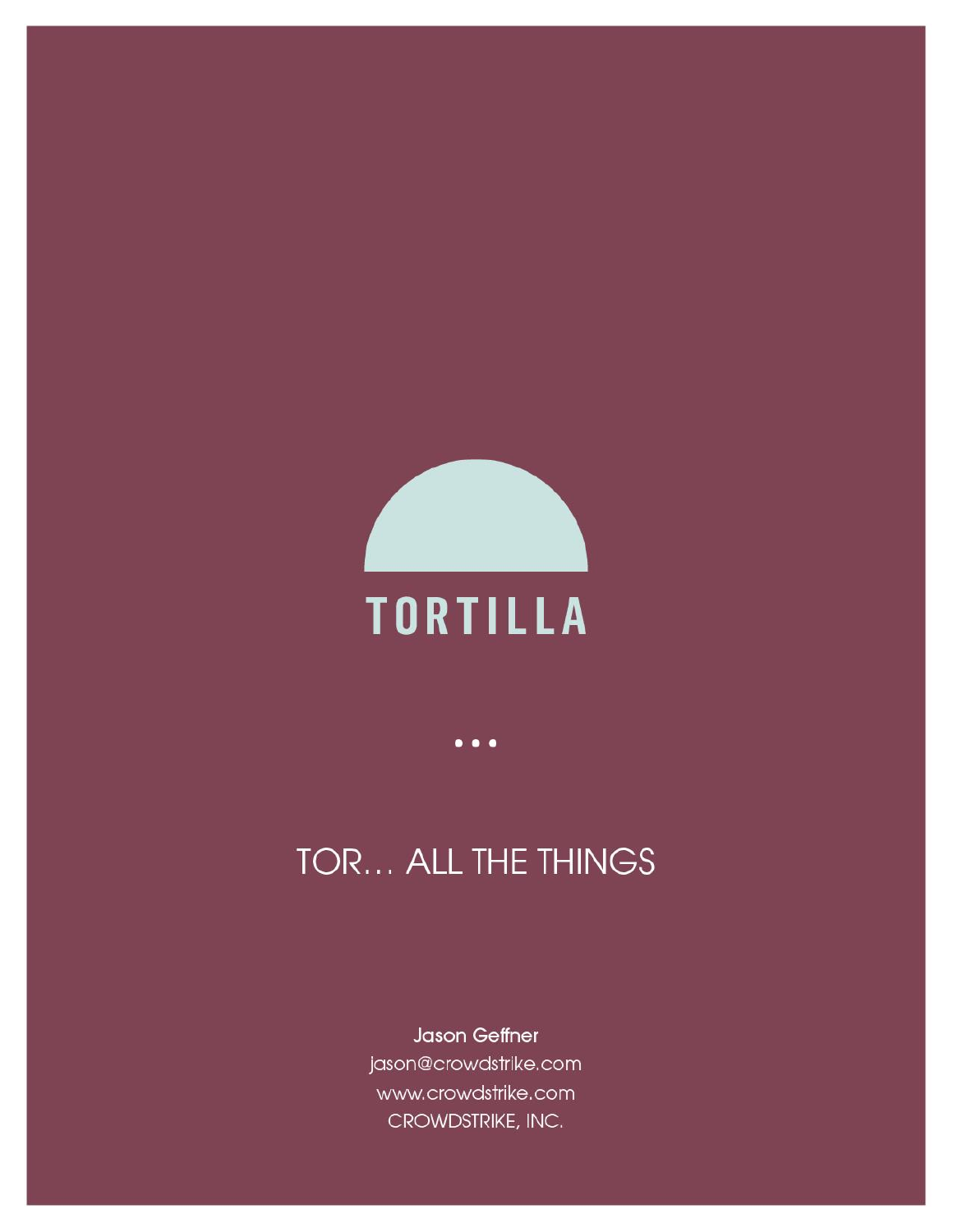# Contents

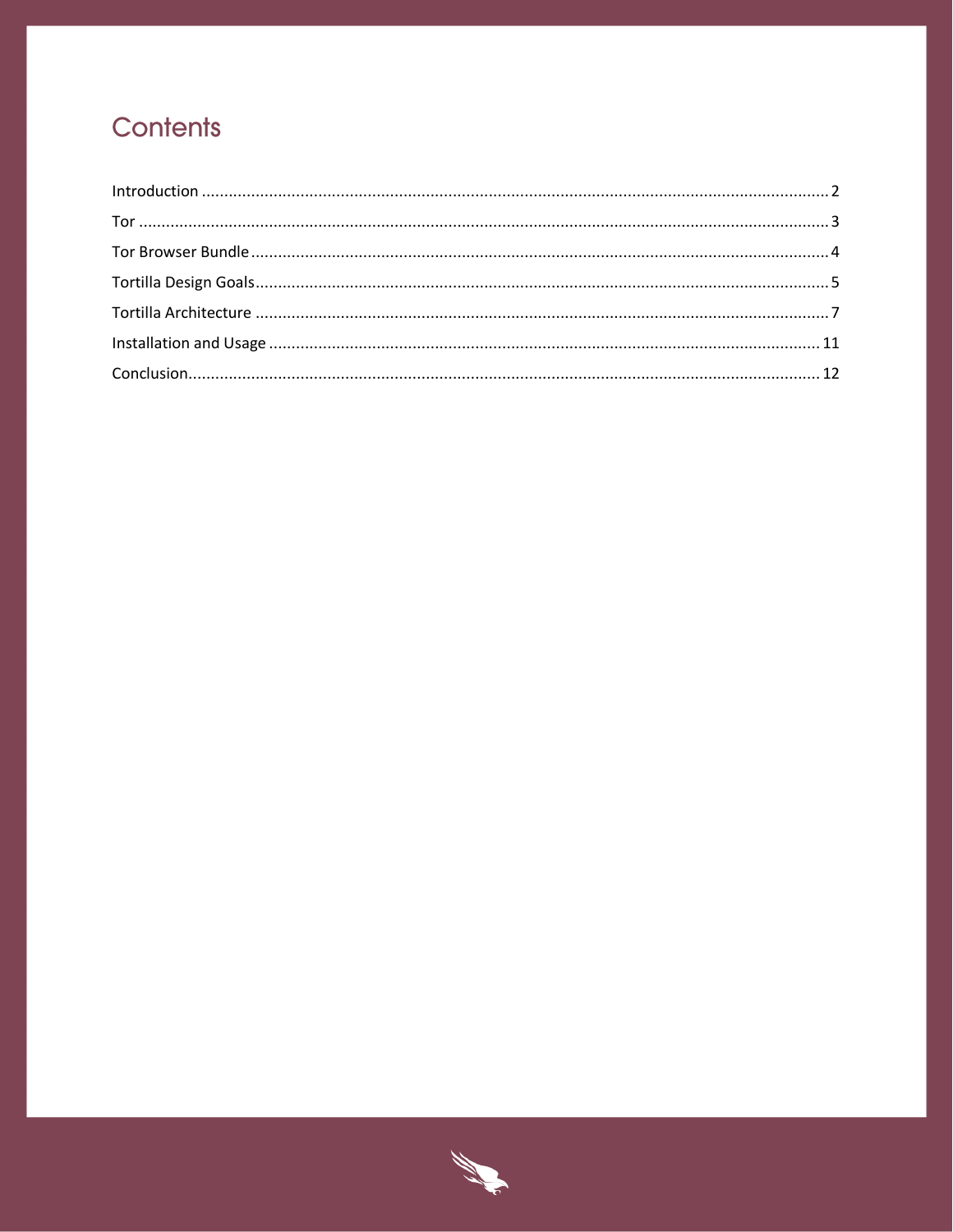### <span id="page-2-0"></span>Introduction

In the past, malware research was rather passive. Researchers received malware samples from customers, industry partners, and honeypots, and would analyze the files in a network-isolated environment. These researchers would find indicators of compromise and develop detection signatures for the malware, then move on to the next sample.

Today, malware research often falls under the umbrella of security intelligence research. In addition to analyzing malware samples, researchers now need to actively interact with malicious actors' servers. Whether it's to monitor malicious actors' Command-and-Control servers, download the actors' malware for analysis, or read the actors' blogs in order to harvest actionable intelligence, researchers today are not working in network-isolation.

However, as more and more researchers are now working from home, the notion of exposing one's home IP address to an adversary is rather unsavory, especially when dealing with organized crime syndicates and nation-state adversaries. As such, researchers need a way to anonymously communicate with servers operated by hostile entities.

This whitepaper discusses a new software project named Tortilla, which is designed to allow researchers to easily, safely, and securely use Tor to anonymously communicate over the Internet.

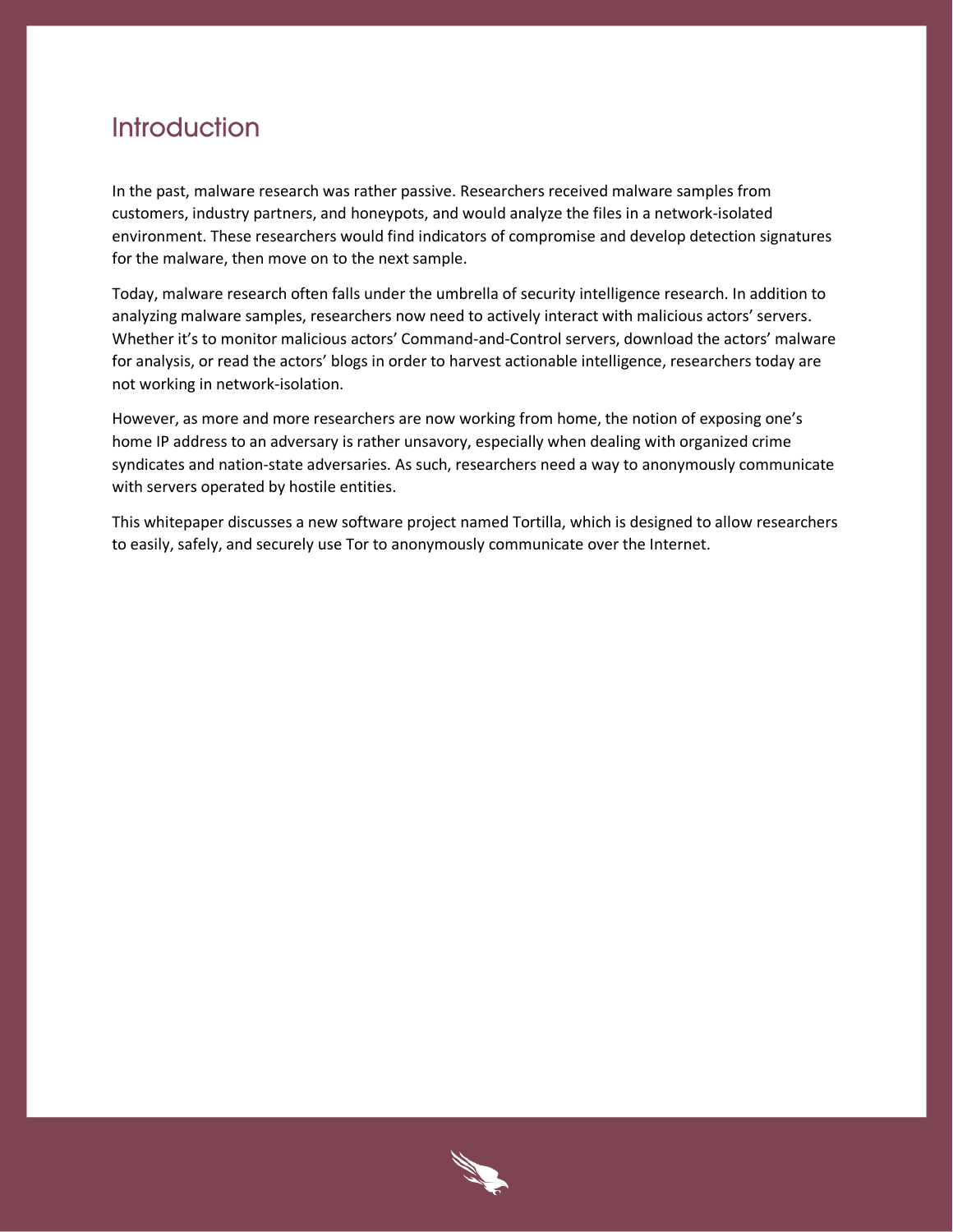### <span id="page-3-0"></span>Tor

The Tor Project<sup>1</sup>, founded in 2006, oversees development and operation of the Tor software and a global Tor network, which together allow users to anonymously route their traffic through the Internet.

"Tor protects you by bouncing your communications around a distributed network of relays run by volunteers all around the world: it prevents somebody watching your Internet connection from learning what sites you visit, and it prevents the sites you visit from learning your physical location."<sup>2</sup>

The Tor client works by first obtaining a list of Tor nodes from a Tor directory server. When the client seeks to establish a connection with a destination server, the client picks a random path to the destination server through several Tor nodes and uses onion routing<sup>3</sup> to encrypt the routing information and network data for each hop along the route.

The Tor software is free and open-source, and the Tor network (which is free to use) consists of over 4,000 relay servers<sup>4</sup>.

 $\overline{\phantom{a}}$ 



<sup>1</sup> https://www.torproject.org

<sup>2</sup> https://www.torproject.org/docs/faq.html.en#WhatIsTor

<sup>3</sup> http://patentimages.storage.googleapis.com/pdfs/US6266704.pdf

<sup>4</sup> http://torstatus.blutmagie.de/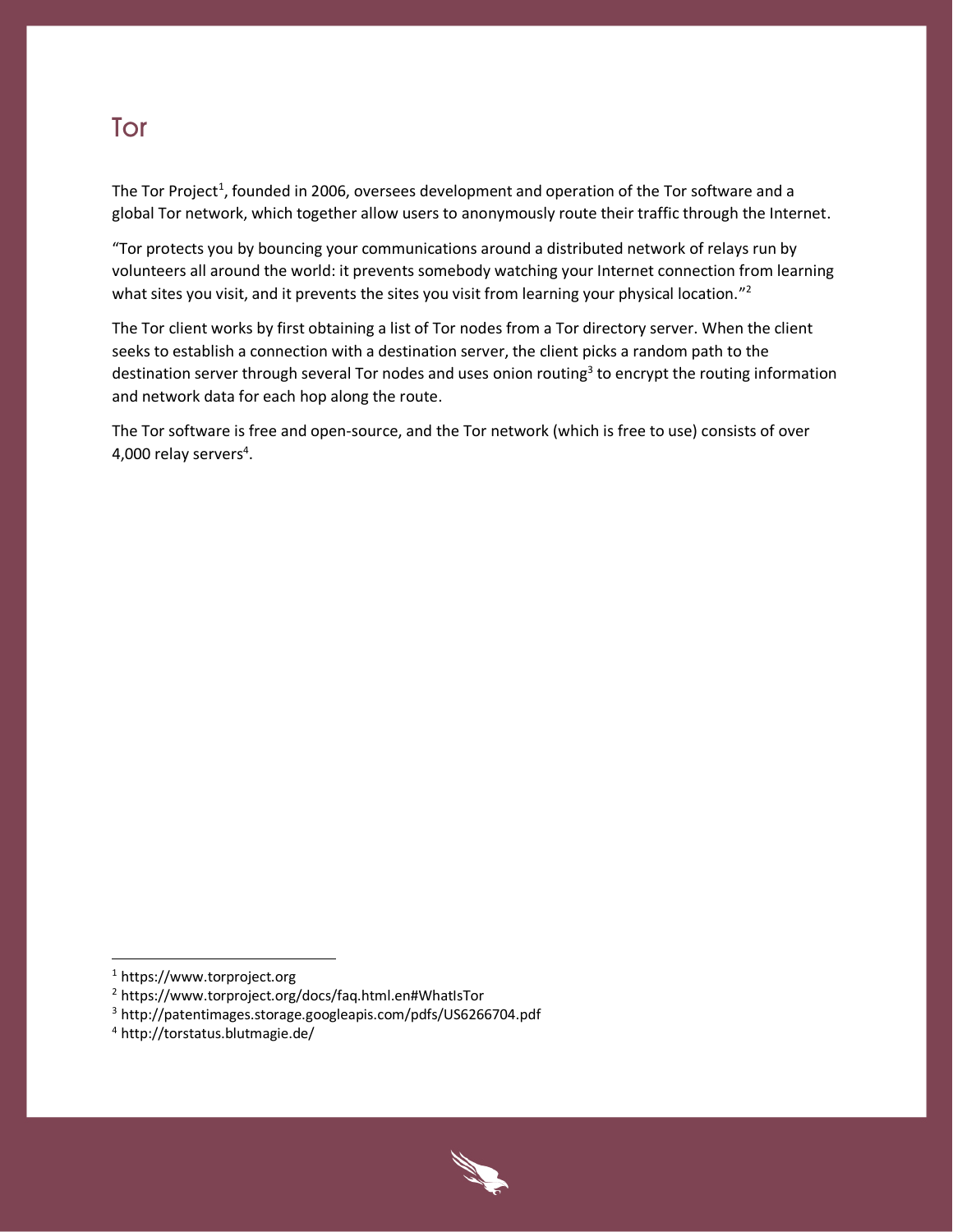### <span id="page-4-0"></span>**Tor Browser Bundle**

When most people want to use Tor on Windows, they download the Tor Browser Bundle<sup>5</sup> (TBB). The two major components of the TBB are Tor and a modified version of Firefox ESR $^6$ .

Tor runs a SOCKS<sup>7</sup> server, listening locally on TCP port 9050. Tor securely routes incoming SOCKS connections through the anonymizing Tor network. The modified version of Firefox routes all of its DNS and HTTP(S) traffic through this SOCKS server.

Though download and installation of the TBB are relatively easy and indeed sufficient for most basic web surfing needs, the TBB has many shortcomings with regard to overall online anonymity.

Firstly, Firefox is the only browser natively supported by the TBB. This could be an issue for security conscious users, given that Firefox had more than six times the number of vulnerabilities discovered in it over the past two years than did Internet Explorer<sup>8</sup>. Furthermore, plugins (such as Adobe Flash) are not compatible with TBB since TBB cannot redirect plugin-based Internet traffic.

The Tor SOCKS server listening on TCP port 9050 is not restricted solely to Firefox traffic, though. Indeed, any application that is capable of communicating via a SOCKS proxy can be configured to work with Tor, and third-party software such as Privoxy<sup>9</sup> allows HTTP-proxy-aware applications to work with Tor as well. Unfortunately, most software does not support HTTP and/or SOCKS proxying, and even software that does support such proxying doesn't typically support DNS proxying via SOCKS (thus leading to DNS leaks and a loss of confidentiality).

The world needs a more robust solution.



<sup>5</sup> https://www.torproject.org/projects/torbrowser.html.en

<sup>6</sup> http://www.mozilla.org/en-US/firefox/organizations/

<sup>7</sup> http://en.wikipedia.org/wiki/SOCKS

<sup>8</sup> http://secunia.com/?action=fetch&filename=Secunia\_Vulnerability\_Review\_2013.pdf

<sup>9</sup> http://www.privoxy.org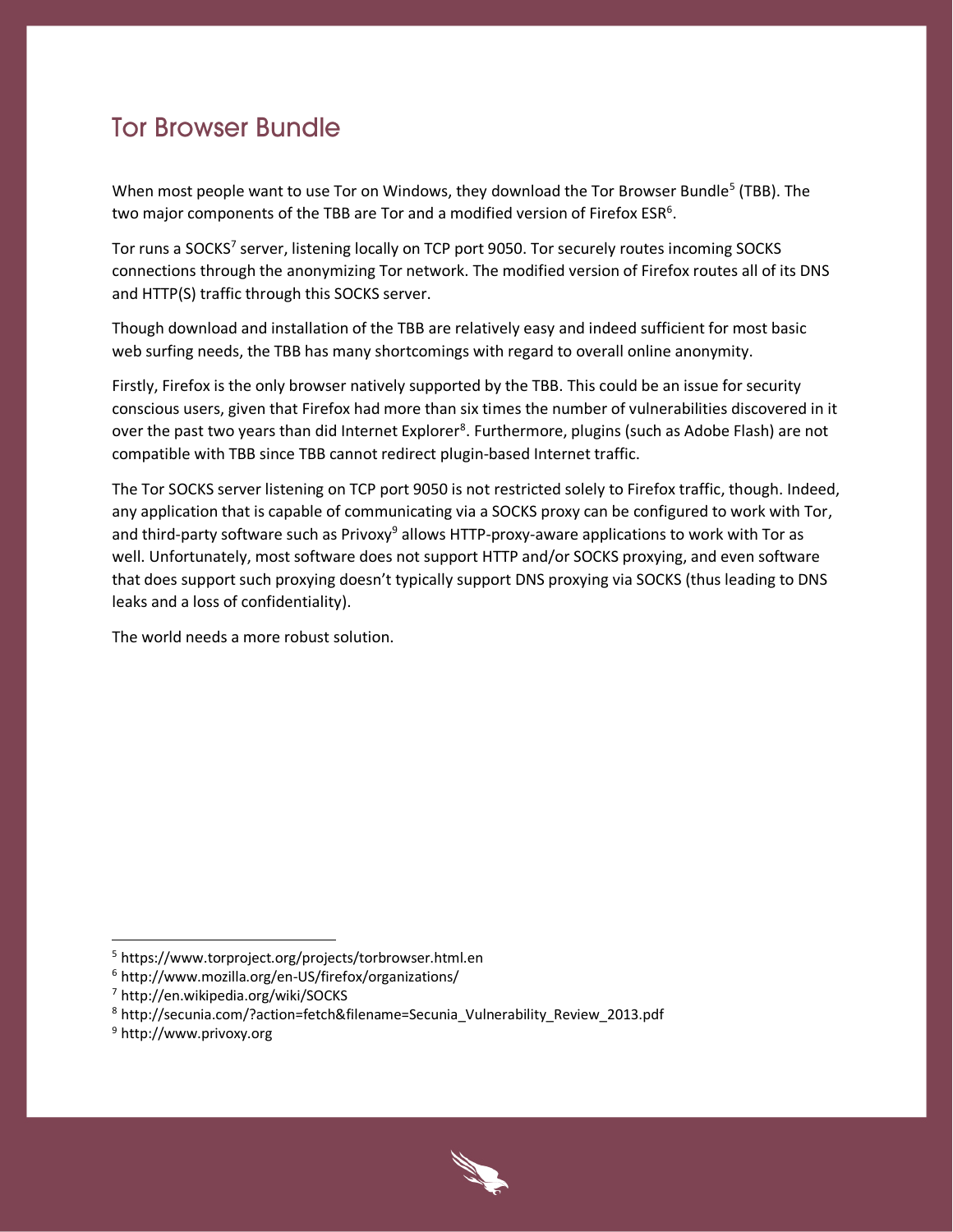# <span id="page-5-0"></span>**Tortilla Design Goals**

Given that the ideal solution will *wrap* Tor around all traffic that can be handled by Tor, this new platform is named Tortilla.

Tortilla consists of five simple design goals:

**1. Transparently route all TCP and DNS traffic through Tor**

Tor is designed to route IPv4 TCP traffic. It does not handle any other protocols, though it does allow specially formatted DNS lookups to be made via a Tor exit node. Thus, given that Tor can be used for TCP and DNS, Tortilla is designed to transparently route this traffic. In this context, "transparent" routing means that applications need not have native support for Tor or generic SOCKS- or HTTP-proxying. This means that not only can non-Firefox browsers be used (along with plugins), but most any networking applications can be used that utilize TCP and DNS.

**2. Do not allow any network traffic onto the Internet unless it goes through Tor**

All IPv4 TCP and DNS packets should go through Tor, and all other packets should be dropped. This packet filtering should be at OSI Layer 2, as filtering at Layer 3 or above could allow for some packets to "slip through" to the network card.

#### **3. Do not require a typical user to install an unfamiliar OS**

As of July, 2013, Microsoft Windows has a 91.51% market share on desktop computers<sup>10</sup>. While various flavors of Linux are more conducive to intercepting network traffic, Windows is still much more familiar to most desktop users. In order to maximize adoption and minimize the barrier to entry, we do not want to require users to learn a new operating system.

**4. Do not allow malware to circumvent the Tor tunnel to communicate directly with the Internet**

Ideally, Tortilla's integrity should remain intact even if a user's system is exploited by visiting a malicious website, opening a malicious e-mail attachment, or executing a malicious download. Although standard user mode or kernel mode hooks could be used to programmatically hook and redirect network traffic, malware could disable these hooks and circumvent the Torredirection tunnel.

**5. Do not require extra hardware or extra virtual machines (VMs)**

Extra hardware costs extra money. Extra VMs require extra RAM, which in turn costs extra money. In order to make Tortilla as accessible as possible, it should not have any unnecessary requirements.



<sup>10</sup> http://www.netmarketshare.com/report.aspx?qprid=8&qpcustomd=0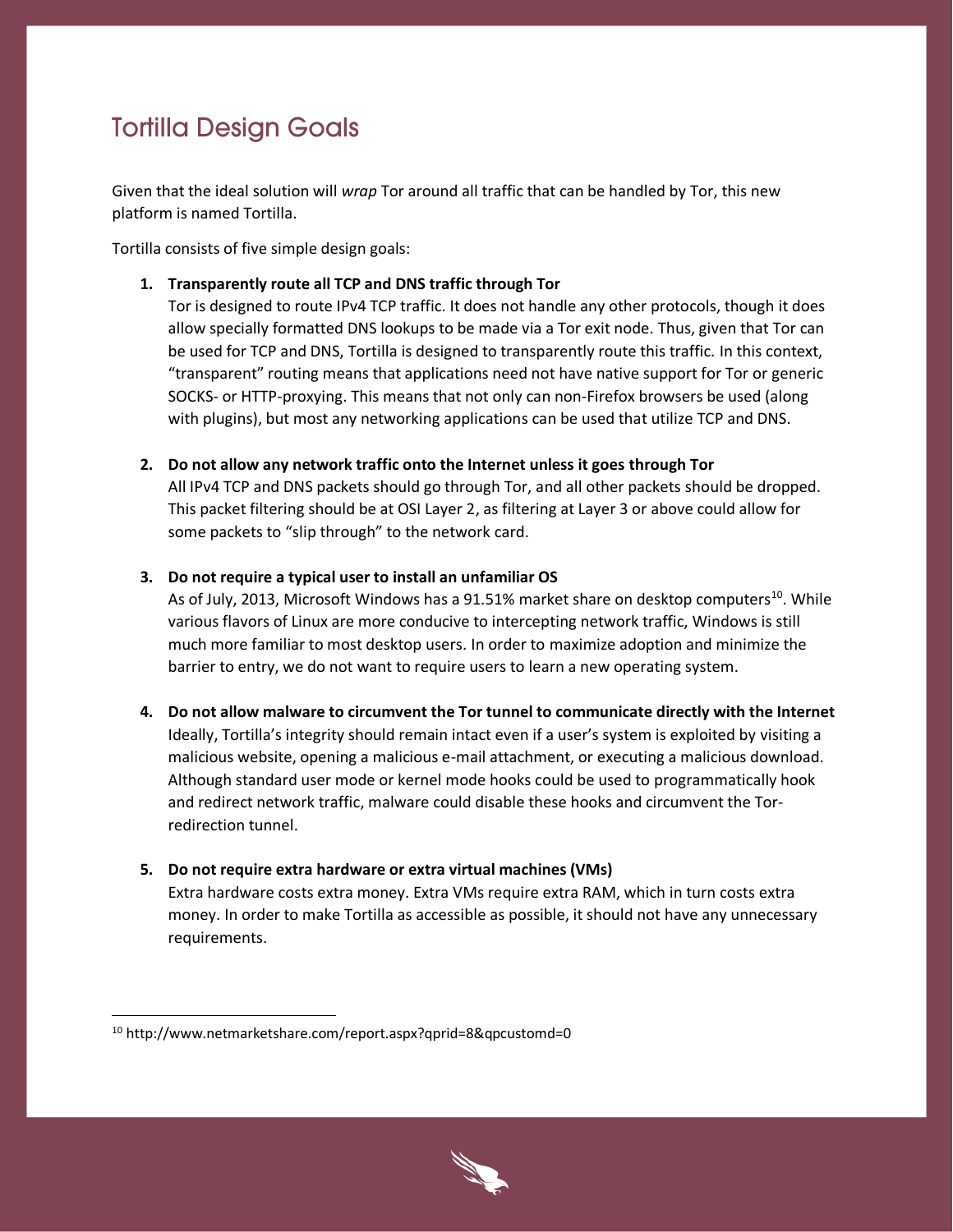Several solutions already exist that meet some of these design goals, but none meet them all:

| <b>Solution</b>                                      |     | <b>Design Goal</b> |   |              | Comments                                                                                                                                                                                                                                                                                                                                     |  |  |
|------------------------------------------------------|-----|--------------------|---|--------------|----------------------------------------------------------------------------------------------------------------------------------------------------------------------------------------------------------------------------------------------------------------------------------------------------------------------------------------------|--|--|
|                                                      |     | 3                  | 4 | 5            |                                                                                                                                                                                                                                                                                                                                              |  |  |
| Hardware-Based<br><b>Transparent</b><br><b>Proxy</b> |     |                    |   |              | Onion Pi <sup>11</sup> and P.O.R.T.A.L. <sup>12</sup> are the most well-known<br>solutions in this category. We assume the user can buy a<br>prebuilt and preconfigured device. Malware is not self-<br>contained because it could connect to a different WiFi<br>network and circumvent the Tor tunnel offered by Onion<br>Pi.              |  |  |
| Software-Based<br><b>Transparent</b><br><b>Proxy</b> | J J |                    |   |              | Tor does not support transparent proxying on Windows<br>since such proxying is implemented via /dev/pf. As<br>such, this approach requires a non-Windows gateway<br>(such as Whonix $^{13}$ ). Furthermore, if the transparent proxy<br>is accessed via a VPN, malware may be able to disable the<br>VPN route to circumvent the Tor tunnel. |  |  |
| <b>Tor Integrated</b><br><b>Directly into OS</b>     |     |                    |   | $\checkmark$ | Tails <sup>14</sup> is Debian-based, not Windows-based.                                                                                                                                                                                                                                                                                      |  |  |
| <b>Winsock Hooks</b>                                 |     |                    |   |              | Winsock hooks (such as the type used by $Torcap15$ ) can be<br>circumvented by malware.                                                                                                                                                                                                                                                      |  |  |



<sup>11</sup> http://learn.adafruit.com/onion-pi

<sup>12</sup> https://github.com/grugq/portal

<sup>&</sup>lt;sup>13</sup> https://whonix.org

<sup>14</sup> https://tails.boum.org/

<sup>15</sup> http://freehaven.net/~aphex/torcap/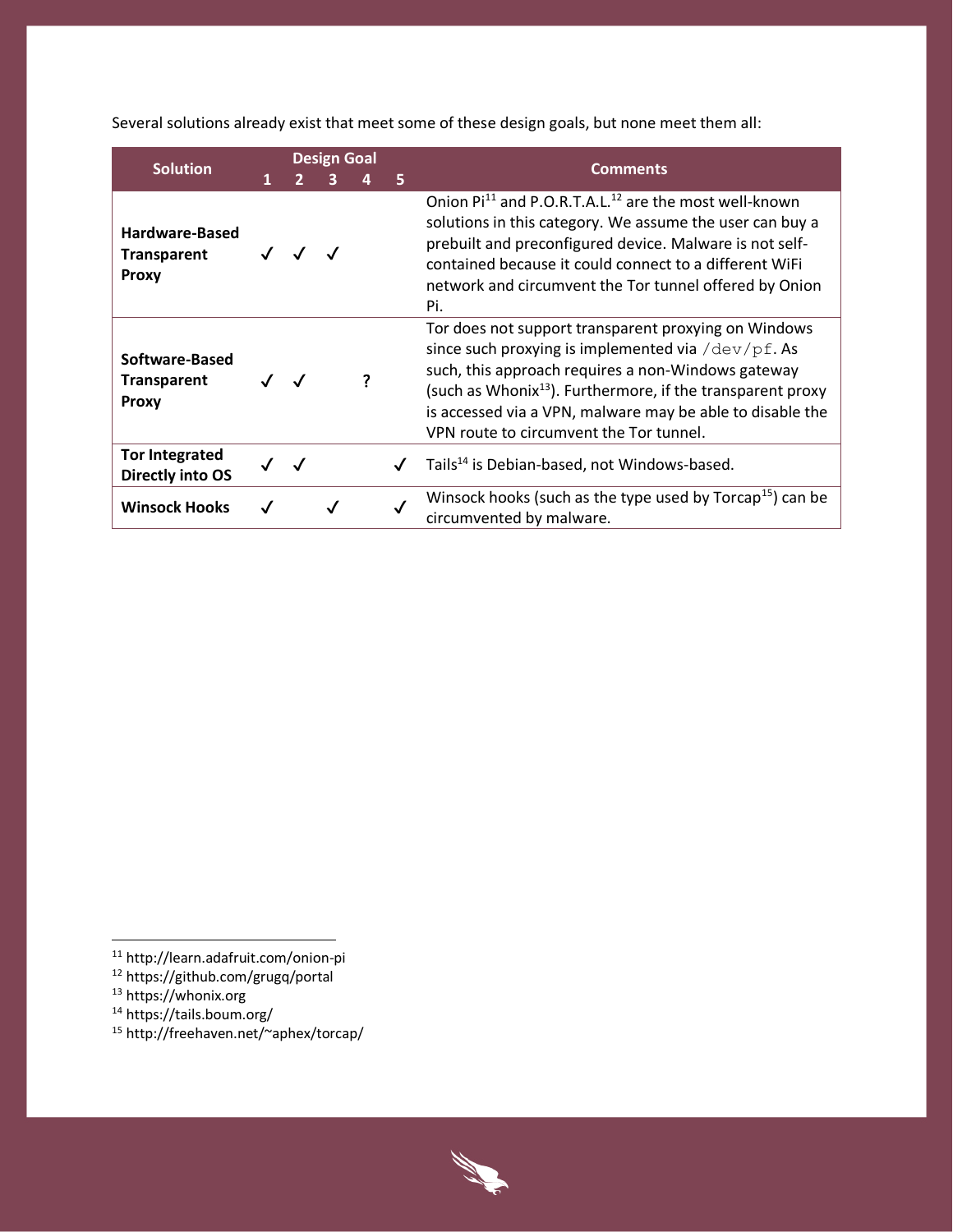### <span id="page-7-0"></span>**Tortilla Architecture**

At a high level, Tortilla's architecture is as follows:



Networked applications are run inside of a VM so that malicious code can't circumvent the Tor tunnel to directly access the Internet and can't discover identifying information on the host system. Since Tortilla's two components—the Tortilla Client and Tortilla Virtual Network Adapter—both run only on the host system, the solution is VM-platform agnostic (VMware, Bochs, Virtual Box, etc.) and guest-OS agnostic.

Tortilla installs a virtual network device named Tortilla Adapter and a corresponding NDIS miniport driver named tortilla.sys. At installation time, Tortilla also disables all network component bindings (clients, services, and protocols) except for that of the Virtual Network Bridge, to ensure that those components on the host OS do not interfere with Tortilla's traffic:

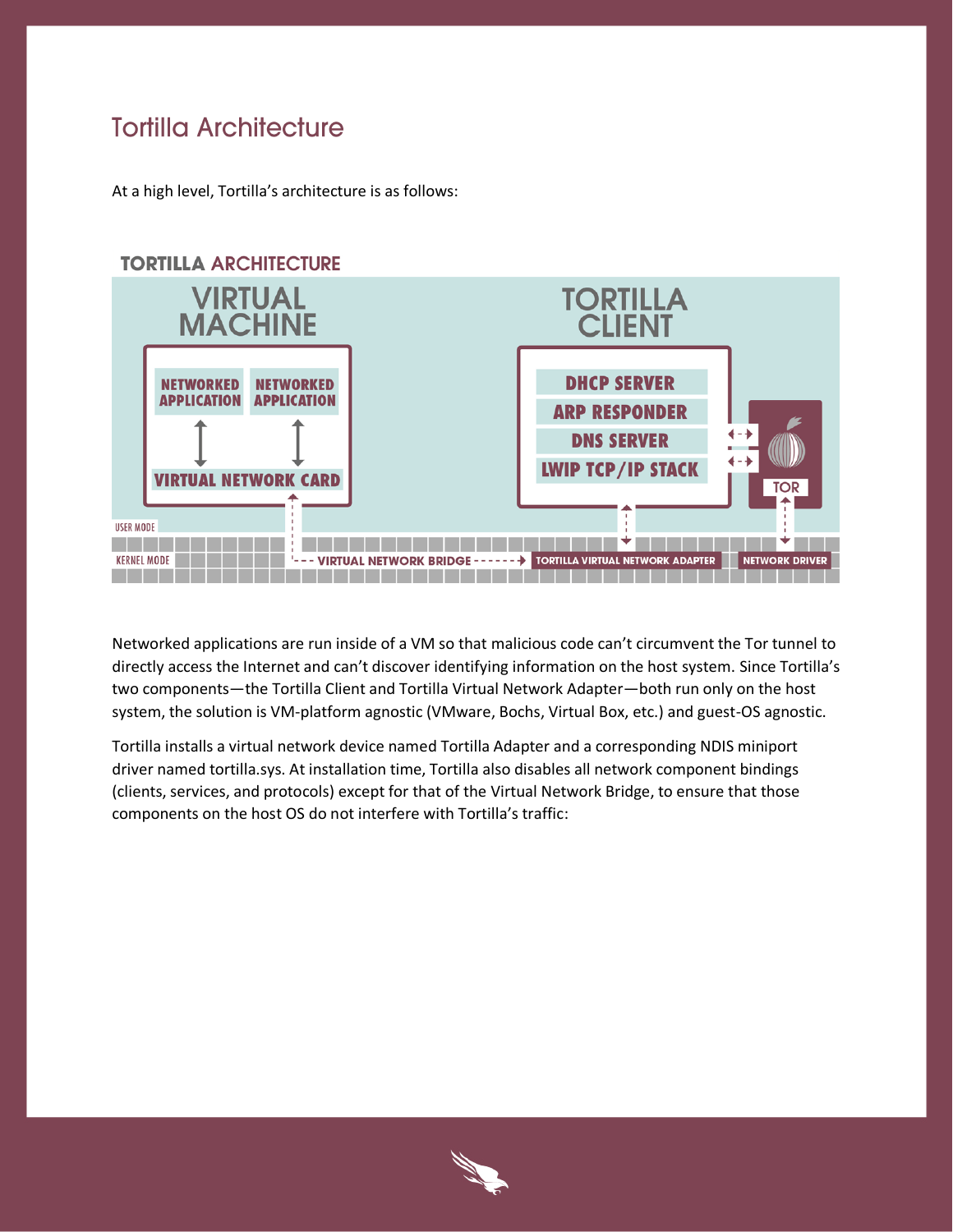| φ<br><b>Tortilla Properties</b>                                                                                                                                                                                                                                                                                                                                                                                                                                                                                         | x |  |  |  |  |  |  |
|-------------------------------------------------------------------------------------------------------------------------------------------------------------------------------------------------------------------------------------------------------------------------------------------------------------------------------------------------------------------------------------------------------------------------------------------------------------------------------------------------------------------------|---|--|--|--|--|--|--|
| Networking<br>Sharing                                                                                                                                                                                                                                                                                                                                                                                                                                                                                                   |   |  |  |  |  |  |  |
| Connect using:                                                                                                                                                                                                                                                                                                                                                                                                                                                                                                          |   |  |  |  |  |  |  |
| Tortilla Adapter                                                                                                                                                                                                                                                                                                                                                                                                                                                                                                        |   |  |  |  |  |  |  |
| Configure                                                                                                                                                                                                                                                                                                                                                                                                                                                                                                               |   |  |  |  |  |  |  |
| This connection uses the following items:                                                                                                                                                                                                                                                                                                                                                                                                                                                                               |   |  |  |  |  |  |  |
| <sup>0</sup> Client for Microsoft Networks<br>□ 및 VMware Bridge Protocol  <br>Deterministic Network Enhancer<br>Qualcomm Atheros Bandwidth Control<br><b>A</b> QoS Packet Scheduler<br>File and Printer Sharing for Microsoft Networks<br>Microsoft Network Adapter Multiplexor Protocol<br>Microsoft LLDP Protocol Driver<br>Link-Layer Topology Discovery Mapper I/O Driver<br>Link-Layer Topology Discovery Responder<br>Internet Protocol Version 6 (TCP/IPv6) — استف<br>-4- Internet Protocol Version 4 (TCP/IPv4) |   |  |  |  |  |  |  |
| Install<br>Uninstall<br>Properties                                                                                                                                                                                                                                                                                                                                                                                                                                                                                      |   |  |  |  |  |  |  |
| Description<br>Gives virtual machines access to physical networks.                                                                                                                                                                                                                                                                                                                                                                                                                                                      |   |  |  |  |  |  |  |
|                                                                                                                                                                                                                                                                                                                                                                                                                                                                                                                         |   |  |  |  |  |  |  |
| OK<br>Cancel                                                                                                                                                                                                                                                                                                                                                                                                                                                                                                            |   |  |  |  |  |  |  |

After the Tortilla Adapter is installed, the user can configure their VM platform to bridge their VM's virtual network card to the Tortilla Adapter:

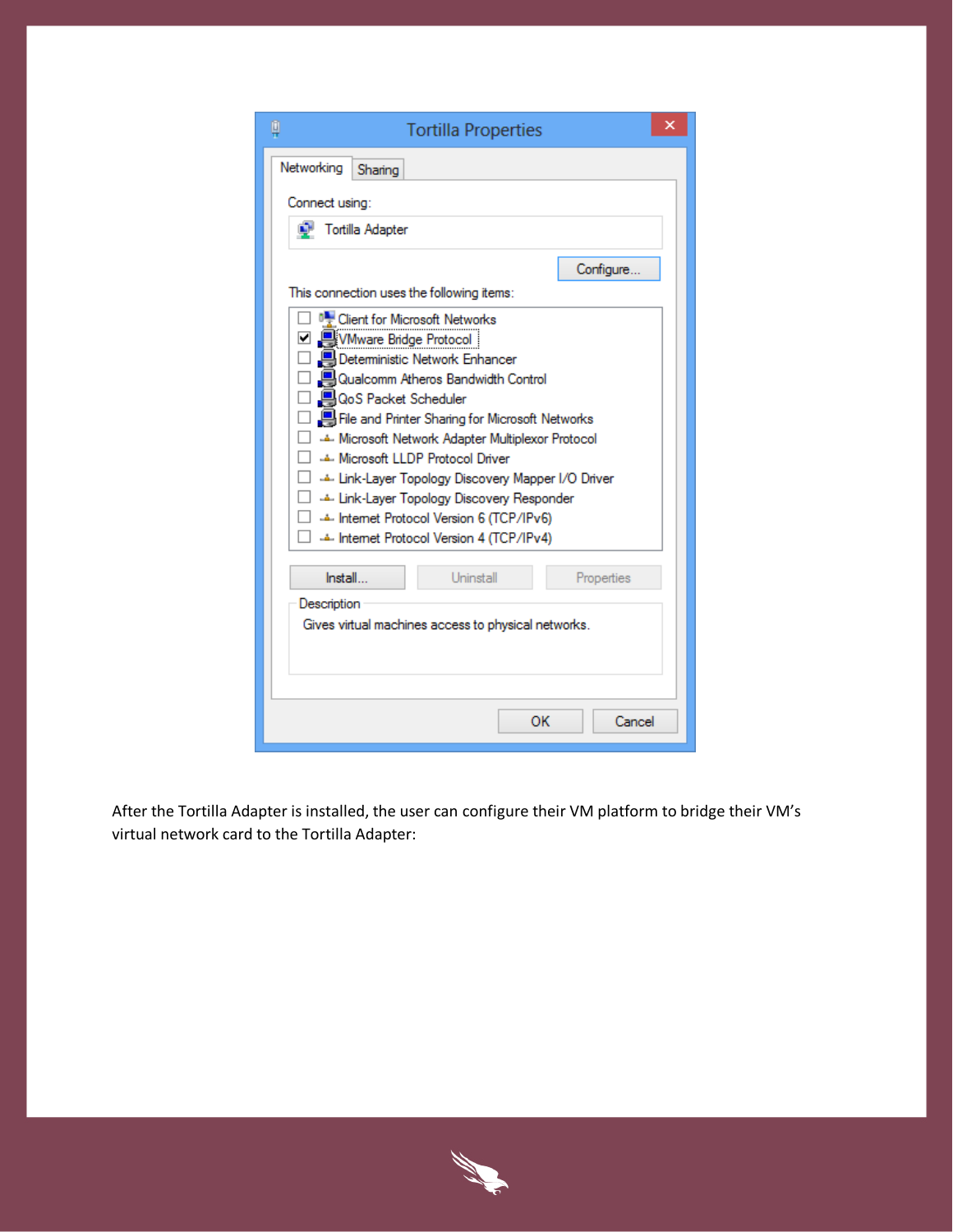| ×<br>ջ<br><b>Virtual Network Editor</b> |              |                                                           |                        |             |                             |  |  |  |  |
|-----------------------------------------|--------------|-----------------------------------------------------------|------------------------|-------------|-----------------------------|--|--|--|--|
| Name                                    | Type         | <b>External Connection</b>                                | <b>Host Connection</b> | <b>DHCP</b> | <b>Subnet Address</b>       |  |  |  |  |
| <b>VMnet0</b>                           | Bridged      | Realtek PCIe GBE Family Co                                | ۰                      | ۰           |                             |  |  |  |  |
| <b>VMnet1</b>                           | Bridged      | Tortilla Adapter                                          |                        |             |                             |  |  |  |  |
|                                         |              |                                                           |                        |             |                             |  |  |  |  |
|                                         |              |                                                           |                        |             |                             |  |  |  |  |
|                                         |              |                                                           |                        |             |                             |  |  |  |  |
|                                         |              |                                                           |                        |             |                             |  |  |  |  |
|                                         |              |                                                           |                        |             |                             |  |  |  |  |
|                                         |              |                                                           |                        |             |                             |  |  |  |  |
|                                         |              |                                                           |                        | Add Network | <b>Remove Network</b>       |  |  |  |  |
| <b>VMnet Information</b>                |              |                                                           |                        |             |                             |  |  |  |  |
|                                         |              | 5) Bridged (connect VMs directly to the external network) |                        |             |                             |  |  |  |  |
| Bridged to:                             |              | Tortilla Adapter                                          |                        | v           | Automatic Settings          |  |  |  |  |
| NAT (shared host's IP address with VMs) | NAT Settings |                                                           |                        |             |                             |  |  |  |  |
|                                         |              | Host-only (connect VMs internally in a private network)   |                        |             |                             |  |  |  |  |
|                                         |              |                                                           |                        |             |                             |  |  |  |  |
|                                         |              | Connect a host virtual adapter to this network            |                        |             |                             |  |  |  |  |
|                                         |              | Host virtual adapter name: VMware Network Adapter VMnet1  |                        |             |                             |  |  |  |  |
|                                         |              | Use local DHCP service to distribute IP address to VMs    |                        |             | DHCP Settings               |  |  |  |  |
| Subnet IP:                              |              | Subnet mask:                                              |                        |             |                             |  |  |  |  |
| <b>Restore Default</b>                  |              |                                                           | Cancel<br>OK           |             | <b>Help</b><br><b>Apply</b> |  |  |  |  |

Once bridged, the Tortilla Client receives all OSI Layer 2 network traffic from the VM's virtual network card.

The Tortilla Client handles four different types of packets received from the VM:

#### **DHCP Discover/Request Packets**

The Tortilla Client acts as a simple DHCP server and assigns to the VM client an IP address, IP subnet mask, gateway IP address, and DNS server IP address, all of which are configurable.

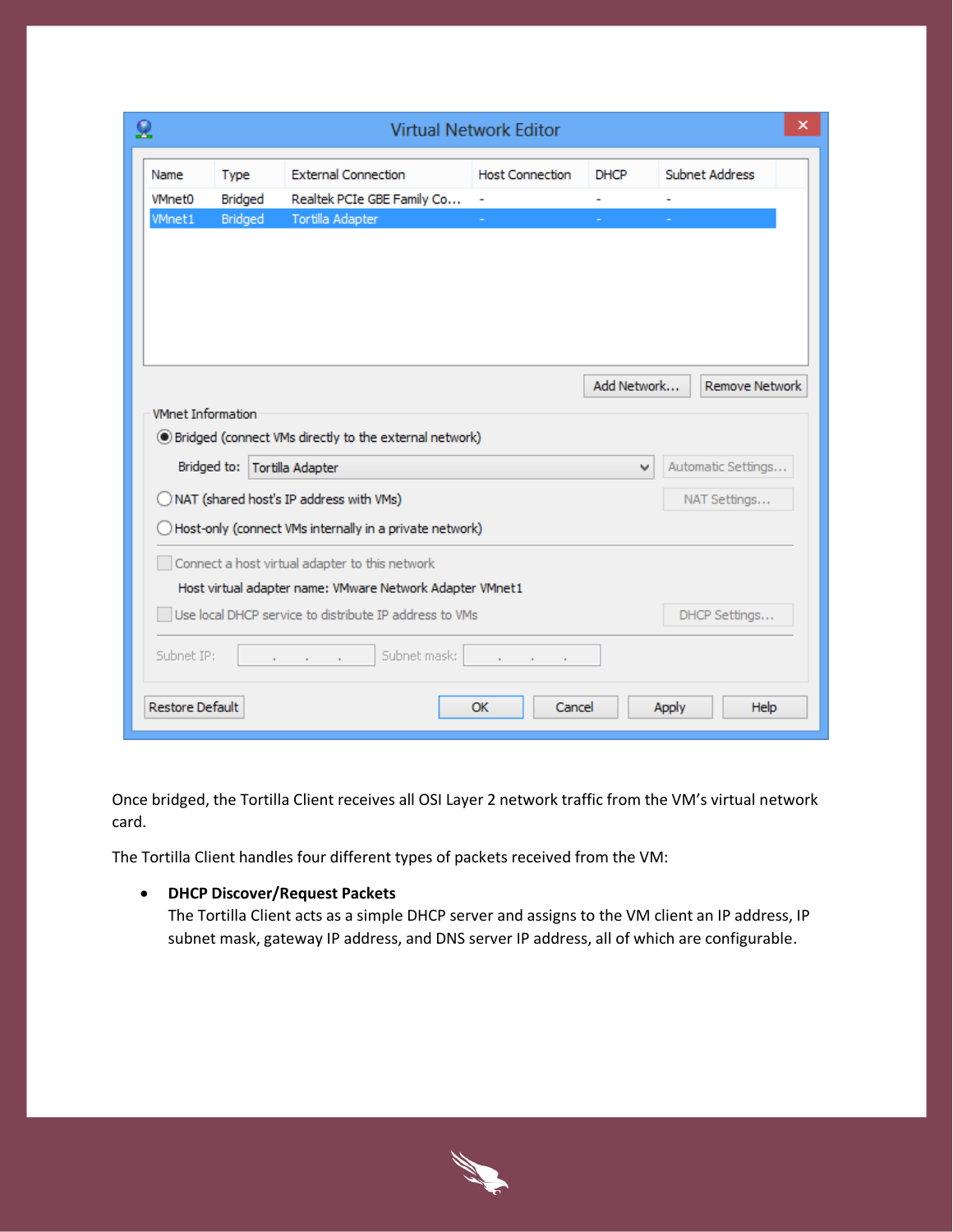#### **ARP Request Packets**

The Tortilla Client responds to all ARP requests (except for requests for the VM client's IP address) with the default Tortilla MAC address 7A:C0:7A:C0:7A:C0 (TACO TACO TACO), which is also configurable.

#### **DNS Type A and Type PTR Query Packets**

The Tortilla Client parses DNS Type A and Type PTR queries, extracts the queried hostname or IP address, connects to the local Tor SOCKS server, and uses the Tor-specific SOCKS command SOCKS\_COMMAND\_RESOLVE or SOCKS\_COMMAND\_RESOLVE\_PTR, respectively, to resolve the queried hostname or IP address via Tor. The Tortilla Client then crafts a DNS response packet with the resolved information (or lack thereof) and replies to the VM client.

#### **TCP Packets**

When the Tortilla Client detects a TCP SYN packet from the VM client, it uses the local Tor SOCKS server to try to connect to the destination server via Tor. If the connection is actively refused by the destination server then the Tortilla Client responds to the VM client with a TCP RST packet. If the connection passively fails then the Tortilla Client doesn't respond to the TCP SYN at all, effectively dropping the packet. However, if the Tortilla Client can successfully connect to the destination server via Tor, it hands the connection to the integrated open-source Lightweight TCP/IP<sup>16</sup> (lwIP) stack, which acts to "proxy" TCP sessions between the VM client and the Tor SOCKS server. Tortilla uses a slightly modified version of lwIP which allows it to not only transparently bind to all IP addresses, but to all TCP ports as well.

All other types of packets are ignored and effectively dropped.

<sup>16</sup> http://savannah.nongnu.org/projects/lwip/

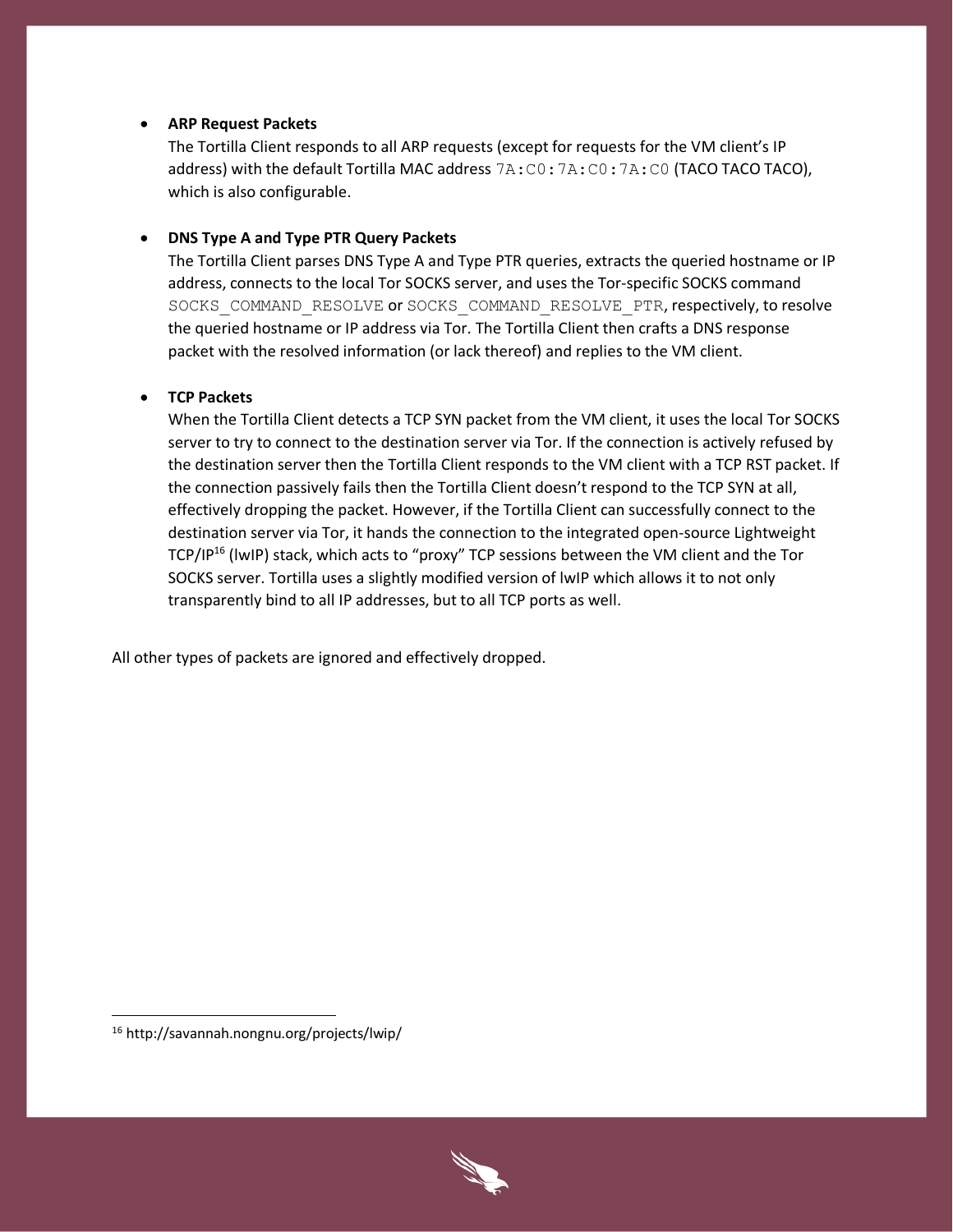## <span id="page-11-0"></span>**Installation and Usage**

Tortilla's source code and binary builds can be downloaded for free from <http://www.crowdstrike.com/community-tools>

It supports 32-bit and 64-bit versions of the following host operating systems:

- Windows XP
- Windows Server 2003
- Windows Vista
- Windows Server 2008
- Windows 7
- Windows 8

Tortilla ships as a single executable, Tortilla.exe. When executed, Tortilla.exe extracts several files to the user's temporary directory in order install the Tortilla Adapter and Tortilla driver if not already installed. Tortilla.exe is a 32-bit user mode program (and can thus run on 32-bit and 64-bit versions of Windows), and contains and can extract from itself both 32-bit and 64-bit driver packages for installation on 32-bit and 64-bit versions of Windows.

After Tortilla.exe extracts the appropriate driver installation package, the installation package installs or updates the device and driver as necessary and disables all of the device's network component bindings except for that of the Virtual Network Bridge. The Tortilla Client component of Tortilla.exe then establishes a secure communication channel between itself and the Tortilla driver, after which the Tortilla Client begins listening for OSI Layer 2 packets received from the VM.

Tortilla is designed with several failsafe mechanisms to allow for no-hassle ease of use. A user can run Tor before or after starting Tortilla.exe. A user can run their VM before or after starting Tortilla.exe. And a user can configure their VM platform's Virtual Network Bridge before or after starting Tortilla.exe (though the Tortilla Adapter must already be installed).

Tortilla is designed to have a minimal system footprint to make uninstallation as simple as possible. Tortilla makes no registry modifications (aside from the keys that automatically get created when installing a new device and driver), and makes no file system modifications (aside from an INI file and the installed driver package). Removal of Tortilla is as simple as deleting Tortilla.exe and Tortilla.ini, and uninstalling the Tortilla Adapter from the Network Adapters list in Device Manager.

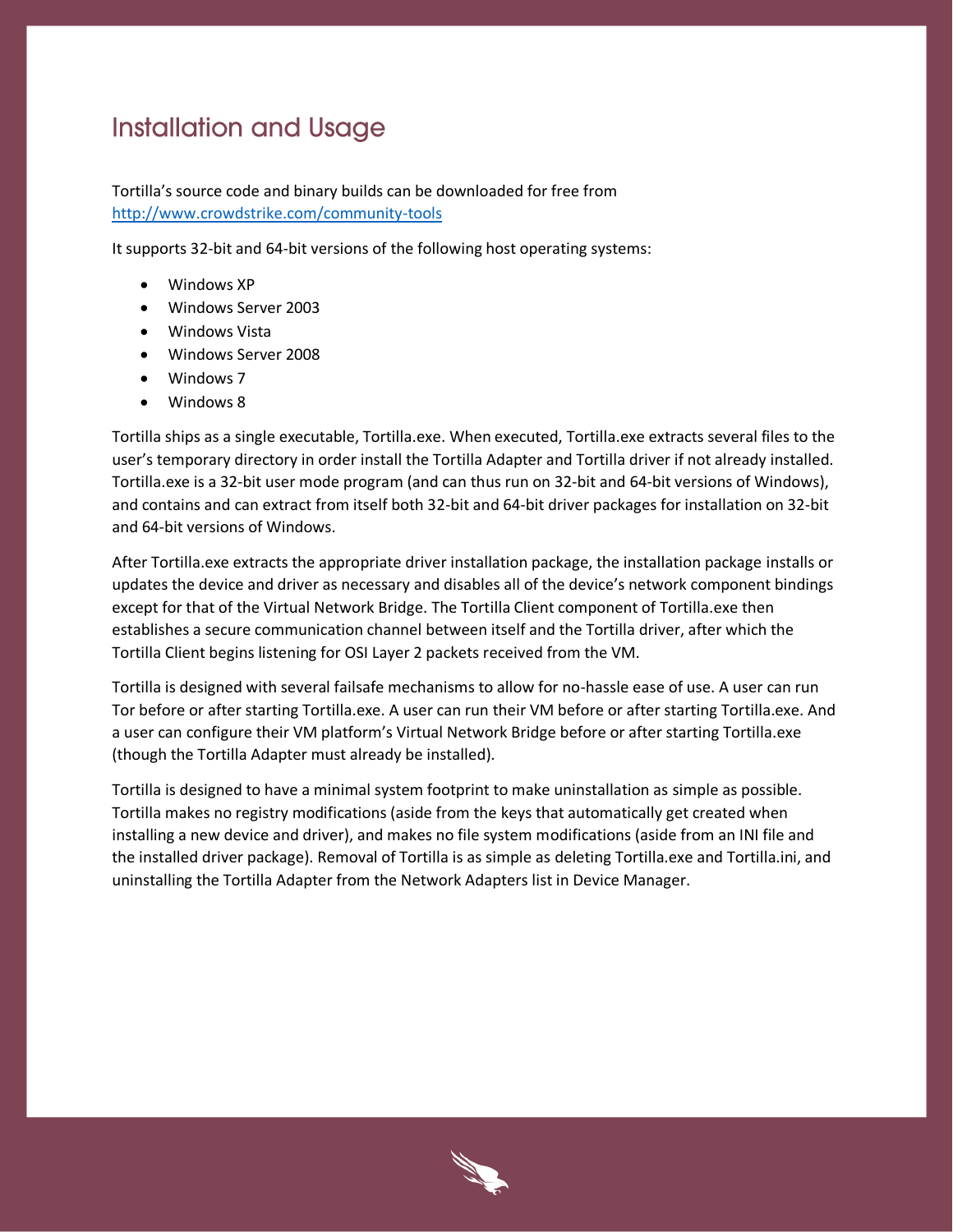### <span id="page-12-0"></span>Conclusion

Security researchers have a strong need for online anonymity. Until now, researchers were either required to use a stripped-functionality web browser as their only portal to Tor or work with an operating system used by less than 10% of the desktop market.

Tortilla is the ideal solution. It is a free and open-source project for Windows that transparently routes all TCP and DNS traffic through Tor without requiring extra hardware or an extra gateway VM.

CrowdStrike is proud to offer Tortilla to the global computer security industry in order to assist all researchers in raising the cost to the adversary.